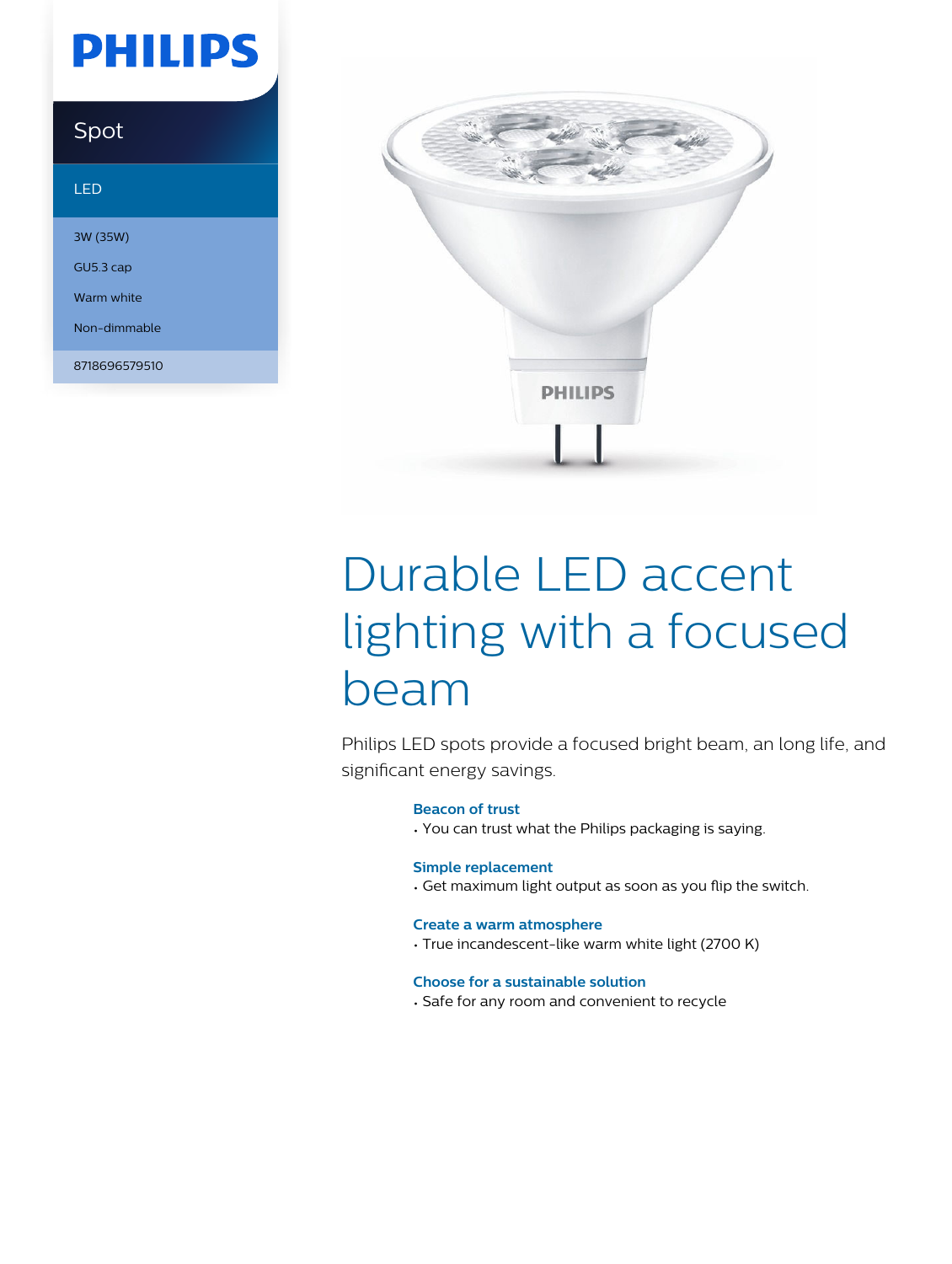### 8718696579510

# **Highlights**

### **No UV or IR**

The beam of light is free of infra-red meaning no heat is radiated, and no ultra-violet light means that fabric and items under this light won't fade.

### **Instant start**

Immediate light when switching on, that is the promise of the Philips instant starting energy saving LED lamps.

### **Warm white light (2700K)**

Light can have different color temperatures, indicated in units called Kelvin (K). Bulbs with a low Kelvin value produce a warm, more cozy light, while those with a higher Kelvin value produce a cool, more energizing light.

### **No hazardous substances**

Philips LED lights contain absolutely no hazardous materials, making them safe for any room and convenient to recycle.

## Specifications

### **Bulb characteristics**

- Shape: Spot
- Dimmable: No
- Lamp shape: Directional spot
- Socket: GU5.3

### **Bulb dimensions**

- Height: 46 mm
- Width: 50 mm

### **Durability**

- Average life (at 2.7 hrs/day): 15 year(s)
- Lumen maintenance factor: 0.7
- Nominal lifetime: 15,000 hour(s)
- Number of switch cycles: 50,000

### **Light characteristics**

- Application: Accent light
- Beam angle: 24 degree(s)
- Color rendering index (CRI): 80
- Color temperature: 2700 K
- Light Color Category: Warm White
- Nominal luminous flux: 260 lumen
- Starting time: <0.5 s
- Warm-up time to 60% light: Instant full light

### **Other characteristics**

- Lamp current: 350 mA
- Efficacy: 87 lm/W

#### **Power consumption**

- Power factor: >0.5
- Voltage: 12 V
- Wattage: 3 W
- Wattage equivalent: 35 W

### **Product dimensions & weight**

• Length: 4.7 cm

### **Rated values**

- Rated beam angle: 24 degree(s)
- Rated lifetime: 15,000 hour(s)
- Rated luminous flux: 260 lumen
- Rated peak intensity: 1000 cd
- Rated power: 3 W

### **Technical specifications**

• Frequency: 50-60 Hz

### **Packaging dimensions and weight**

- EAN/UPC product: 8718696579510
- Net weight: 0.045 kg
- Gross weight: 0.052 kg
- Height: 5.500 cm
- Length: 4.500 cm
- Width: 4.500 cm
- Material number (12NC): 929001239708